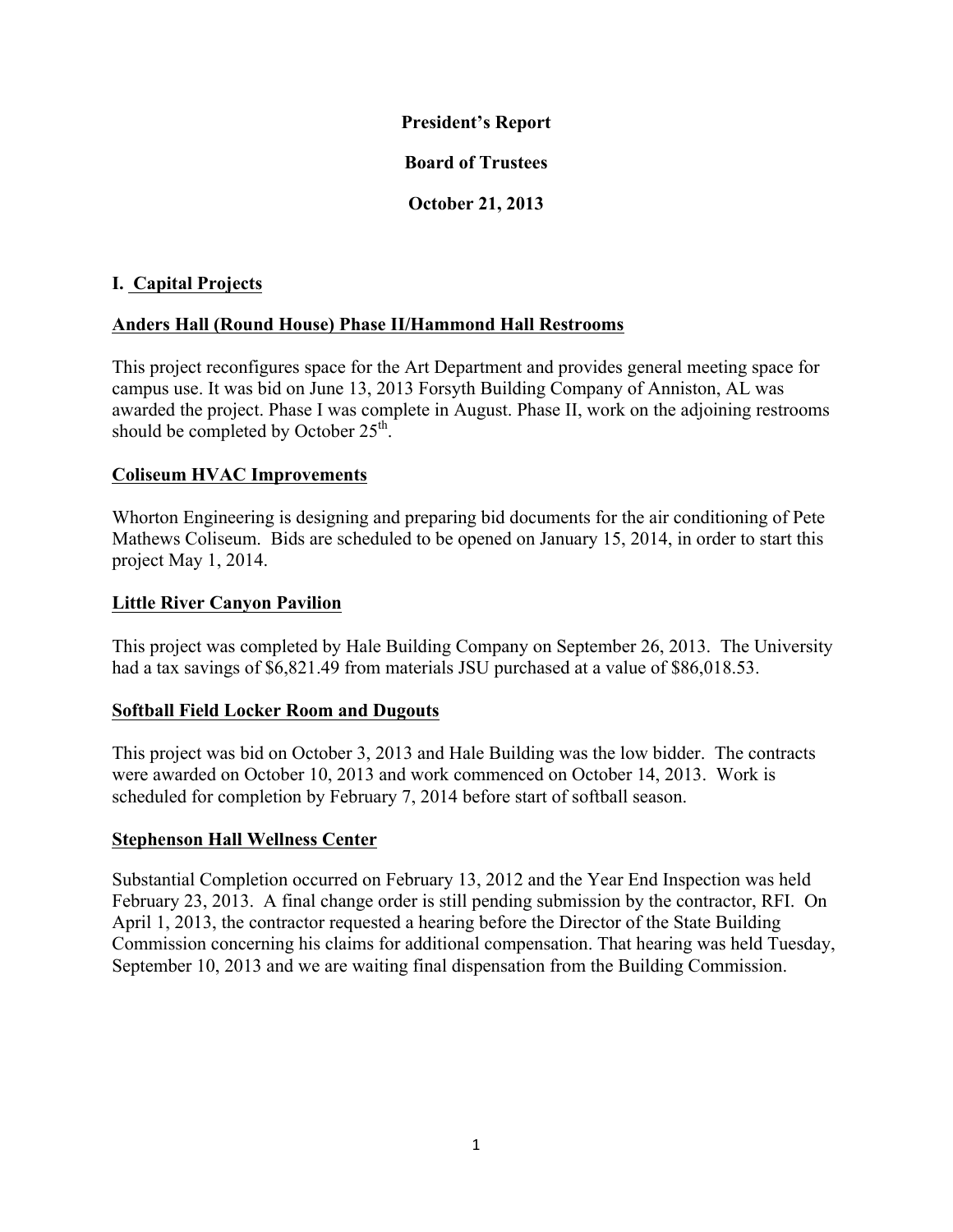#### **II. University Update**

Changes in Pell Grants awards at the Federal level have significantly affected Alabama's four year and two year institutions of higher education. Since 2011 Federal income caps for eligibility to receive Pell Grants were dropped from a net family income of \$32,000 per year to \$23,000 and grants for summer were eliminated. The result is that eight of Alabama's fourteen four year universities experienced an enrollment decrease in triple digits this Fall Semester. Alabama's two year community colleges were impacted even more loosing 3,233 students.

At Jacksonville State University 874 students have lost Pell Grant awards since 2011. This has continued to impact enrollment and is a significant factor in this fall enrollment of 8,693 which is a decrease of 468 students from last fall.

The scholarships which this Board has approved and other new programs offered by JSU have helped retain students and attract better students. This year's freshman class, although 173 students less than last year, continued the rise in average ACT scores that we have seen in the last three years. This year's average was 22.5 another record high.

A number of new strategies have already been put into place with our recruiting team for new students both undergraduate and graduate. Included in these are: the expansion of the in-state residency tuition rate for out of state scholarship students which you approved at the July Board meeting; JSU's Presidential Transfer Scholarship program has been expanded to allow any student who completes an associate's degree from an Alabama Community College and has a 3.5 GPA to receive a tuition scholarship to JSU; also there will be no recommendation to this Board for a tuition increase for next academic year, this will allow students to plan for the remainder of this year and next year at the current tuition and fee rate.

To retain students on campus a number of new initiatives have been introduced. Supplemental instruction for subjects that have traditional lower success rates especially with high risk students are now available through the Academic Success Center. STU 101 has been introduced to help retain first time freshman and Grades First has been implemented across campus as it had already been proven successful with student athletes.

To give you more details on the enrollment information and Strategic Plan accomplishments. Dr. Simmons, Executive Director of Planning and Research has a presentation that will include other staff. In this program will be more information about our SACS COC Self-Study for reaffirmation of accreditation which was completed and submitted in September. You have a copy among your material for your personal review. I have asked Dr. Louise Clark, Chair and Dr. Alicia Simmons, Co-Chair of the SACS Compliance Certification Committee to give you a brief review of what to expect for the remainder of this semester and the Spring of 2014.